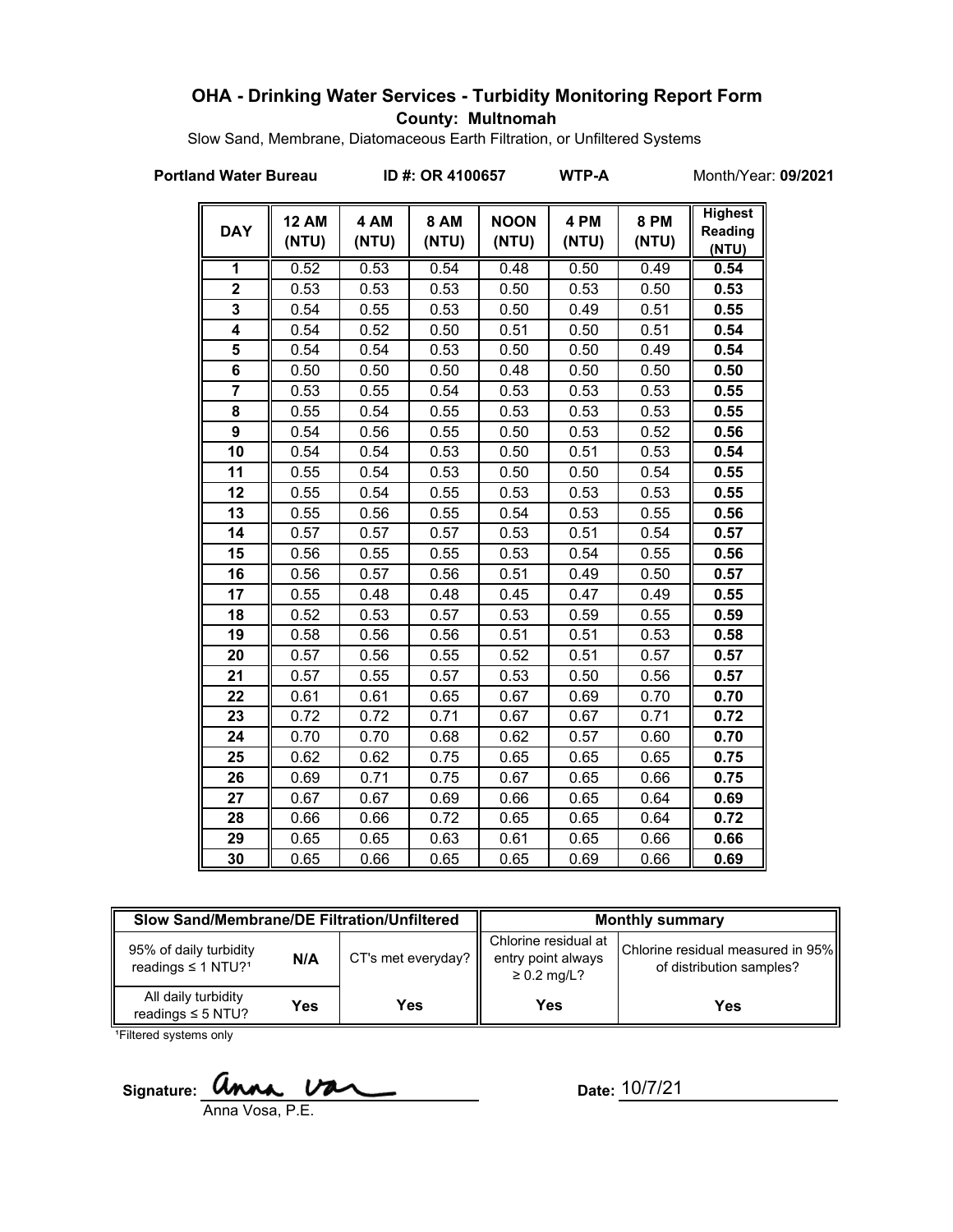## **OHA - Drinking Water Services**

#### **Surface Water Quality Data Conduit 2**

Portland Water Bureau **ID#: OR 4100657** WTP-A Month/Year: 09/2021

| Date /<br><b>Time</b> | Peak<br><b>Hourly</b><br><b>Flow</b> | <b>Minimum</b><br><b>Hourly</b><br><b>Average Free</b><br>Chlorine (C) | <b>Contact</b><br>Time (T) | <b>Actual</b><br><b>CT</b> | <b>Temp</b>     | pH   | Req'd<br><b>CT</b> | CT Met?        | Min. Hourly<br><b>Average Total</b><br><b>Chlorine at</b><br><b>First User</b> |
|-----------------------|--------------------------------------|------------------------------------------------------------------------|----------------------------|----------------------------|-----------------|------|--------------------|----------------|--------------------------------------------------------------------------------|
|                       | <b>MGD</b>                           | ppm or mg/L                                                            | min.                       | $C \times T$               | $\rm ^{\circ}C$ |      | <b>Tables</b>      | Y/N            | ppm or mg/L                                                                    |
| 1/9                   | 24.97                                | 2.48                                                                   | 306.1                      | 758.0                      | 15.1            | 6.73 | 75.5               | Y              | 2.37                                                                           |
| 2/7                   | 24.68                                | 2.43                                                                   | 308.9                      | 751.5                      | 15.2            | 6.71 | 76.9               | Υ              | 2.34                                                                           |
| 3/6                   | 24.64                                | 2.51                                                                   | 309.4                      | 775.3                      | 15.3            | 6.71 | 78.1               | Y              | 2.38                                                                           |
| 4/17                  | 24.78                                | 2.47                                                                   | 307.7                      | 761.6                      | 15.5            | 6.69 | 74.7               | Y              | 2.39                                                                           |
| 5/18                  | 24.71                                | 2.47                                                                   | 309.1                      | 764.8                      | 15.6            | 6.69 | 74.8               | $\overline{Y}$ | 2.36                                                                           |
| 6/21                  | 24.59                                | 2.48                                                                   | 310.0                      | 769.0                      | 15.6            | 6.68 | 74.1               | $\overline{Y}$ | 2.37                                                                           |
| 7/6                   | 24.64                                | 2.48                                                                   | 309.7                      | 767.5                      | 15.6            | 6.70 | 74.9               | Y              | 2.33                                                                           |
| 8/7                   | 24.62                                | 2.51                                                                   | 311.0                      | 780.2                      | 15.9            | 6.70 | 77.6               | $\overline{Y}$ | 2.35                                                                           |
| 9/7                   | 24.40                                | 2.51                                                                   | 313.2                      | 786.7                      | 15.9            | 6.71 | 77.7               | Y              | 2.34                                                                           |
| 10/18                 | 24.56                                | 2.51                                                                   | 310.6                      | 781.0                      | 16.0            | 6.71 | 73.8               | $\overline{Y}$ | 2.41                                                                           |
| 11/8                  | 24.61                                | 2.49                                                                   | 310.1                      | 771.7                      | 16.0            | 6.71 | 74.7               | Υ              | 2.30                                                                           |
| 12/10                 | 24.53                                | 2.51                                                                   | 311.4                      | 781.1                      | 16.3            | 6.70 | 73.7               | $\overline{Y}$ | 2.38                                                                           |
| 13/7                  | 24.46                                | 2.52                                                                   | 312.5                      | 787.7                      | 16.3            | 6.72 | 74.1               | Y              | 2.40                                                                           |
| 14/7                  | 24.42                                | 2.56                                                                   | 313.2                      | 800.4                      | 16.4            | 6.73 | 73.3               | $\overline{Y}$ | 2.40                                                                           |
| 15/6                  | 24.66                                | 2.53                                                                   | 309.7                      | 783.6                      | 16.6            | 6.74 | 74.3               | Υ              | 2.37                                                                           |
| 16/6                  | 24.60                                | 2.52                                                                   | 310.2                      | 782.5                      | 16.6            | 6.76 | 75.2               | $\overline{Y}$ | 2.36                                                                           |
| 17/10                 | 24.67                                | 2.52                                                                   | 309.8                      | 781.8                      | 16.7            | 6.75 | 74.9               | $\overline{Y}$ | 2.39                                                                           |
| 18/19                 | 24.73                                | 2.52                                                                   | 308.9                      | 779.2                      | 16.9            | 6.78 | 75.7               | Y              | 2.38                                                                           |
| 19/17                 | 24.54                                | 2.53                                                                   | 309.7                      | 782.1                      | 16.8            | 6.77 | 75.3               | $\overline{Y}$ | 2.38                                                                           |
| 20/7                  | 24.69                                | 2.50                                                                   | 309.5                      | 772.9                      | 16.8            | 6.77 | 71.6               | Y              | 2.41                                                                           |
| 21/7                  | 24.59                                | 2.50                                                                   | 309.8                      | 775.3                      | 16.9            | 6.77 | 76.1               | $\overline{Y}$ | 2.40                                                                           |
| 22/21                 | 24.67                                | 2.48                                                                   | 309.3                      | 766.4                      | 16.8            | 6.77 | 72.4               | Y              | 2.39                                                                           |
| 23/11                 | $\sqrt{24.73}$                       | 2.49                                                                   | 308.4                      | 768.2                      | 16.9            | 6.77 | 71.7               | $\overline{Y}$ | 2.38                                                                           |
| 24/7                  | 24.78                                | 2.49                                                                   | 308.5                      | 769.2                      | 16.9            | 6.78 | 71.9               | $\overline{Y}$ | 2.40                                                                           |
| 25/8                  | 24.75                                | 2.48                                                                   | 308.5                      | 763.7                      | 16.8            | 6.78 | 72.6               | $\overline{Y}$ | 2.38                                                                           |
| 26 / 10               | 24.70                                | 2.50                                                                   | 309.0                      | 771.5                      | 16.9            | 6.78 | 71.7               | Υ              | 2.37                                                                           |
| 27/8                  | 24.67                                | 2.51                                                                   | 308.8                      | 774.1                      | 16.9            | 6.79 | 76.5               | Y              | 2.35                                                                           |
| 28/11                 | 24.79                                | 2.47                                                                   | 308.4                      | 762.8                      | 16.8            | 6.78 | $\overline{72}.7$  | Y              | 2.35                                                                           |
| 29 / 10               | 26.09                                | 2.48                                                                   | 306.8                      | 761.7                      | 16.8            | 6.78 | 72.3               | Y              | 2.04                                                                           |
| 30/14                 | 23.77                                | 2.45                                                                   | 269.0                      | 657.8                      | 16.7            | 6.76 | 73.4               | $\overline{Y}$ | 2.36                                                                           |

#### **Notes for Conduit 2 (C2):**

September 1 to 29, 2021: Conduit 2 in service from Headworks through Lusted and on to town.

September 29 to 30, 2021: Conduit 2 out of service from Headworks to Hudsons Intertie; Conduit 4 feeding Conduit 2 at Hudsons Intertie, Conduit 2 in service from Hudsons through Lusted and on to town.

 $Signature:$ 

Anna Vosa, P.E., Water Quality Engineer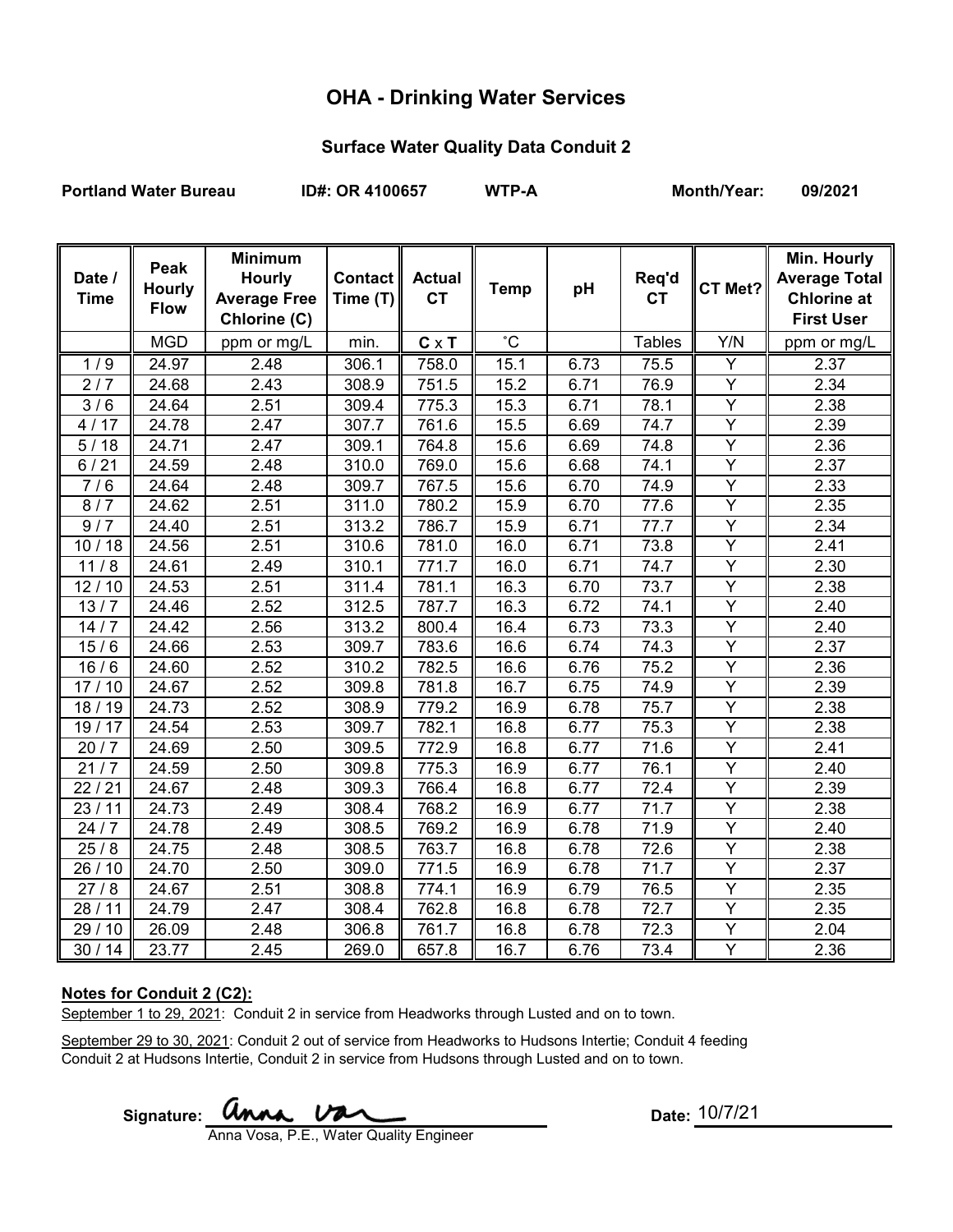# **OHA - Drinking Water Services**

### **Surface Water Quality Data Conduit 3**

Portland Water Bureau **ID#: OR 4100657** WTP-A Month/Year: 09/2021

| Date /<br><b>Time</b> | Peak<br><b>Hourly</b><br><b>Flow</b> | <b>Minimum</b><br><b>Hourly</b><br><b>Average Free</b><br>Chlorine (C) | <b>Contact</b><br>Time (T) | <b>Actual</b><br><b>CT</b> | <b>Temp</b>     | pH   | Req'd<br><b>CT</b> | CT Met?        | Min. Hourly<br><b>Average Total</b><br><b>Chlorine at</b><br><b>First User</b> |
|-----------------------|--------------------------------------|------------------------------------------------------------------------|----------------------------|----------------------------|-----------------|------|--------------------|----------------|--------------------------------------------------------------------------------|
|                       | <b>MGD</b>                           | ppm or mg/L                                                            | min.                       | $C \times T$               | $\rm ^{\circ}C$ |      | <b>Tables</b>      | Y/N            | ppm or mg/L                                                                    |
| 1/9                   | 33.06                                | 2.53                                                                   | 296.7                      | 749.1                      | 15.1            | 6.73 | 78.0               | Ÿ              | 2.47                                                                           |
| 2/22                  | 32.80                                | 2.47                                                                   | 298.9                      | 736.7                      | 15.2            | 6.71 | 75.6               | Y              | 2.40                                                                           |
| 3/7                   | 32.71                                | 2.50                                                                   | 299.2                      | 747.4                      | 15.3            | 6.71 | 74.3               | Y              | 2.40                                                                           |
| 4/17                  | 32.91                                | 2.48                                                                   | 297.6                      | 737.7                      | 15.5            | 6.68 | 74.1               | Y              | 2.30                                                                           |
| 5/18                  | 38.40                                | 2.49                                                                   | 255.4                      | 636.6                      | 15.6            | 6.68 | 73.5               | $\overline{Y}$ | 2.34                                                                           |
| 6/23                  | 38.35                                | 2.51                                                                   | 256.1                      | 643.9                      | 15.6            | 6.63 | 75.5               | Y              | 2.32                                                                           |
| 7/6                   | 38.35                                | 2.47                                                                   | 255.8                      | 631.0                      | 15.6            | 6.68 | 74.9               | $\overline{Y}$ | 2.35                                                                           |
| 8/2                   | 38.03                                | 2.50                                                                   | 258.0                      | 644.1                      | 15.9            | 6.63 | 72.2               | Y              | 2.37                                                                           |
| 9/7                   | 32.69                                | 2.50                                                                   | 300.0                      | 751.0                      | 15.9            | 6.66 | 76.7               | $\overline{Y}$ | 2.32                                                                           |
| 10/21                 | 32.92                                | 2.51                                                                   | 297.9                      | 748.0                      | 16.0            | 6.68 | 73.2               | Y              | 2.31                                                                           |
| 11/9                  | 32.94                                | 2.49                                                                   | 297.6                      | 742.4                      | 16.0            | 6.68 | 73.5               | $\overline{Y}$ | 2.27                                                                           |
| 12/10                 | 32.82                                | 2.52                                                                   | 298.7                      | 751.3                      | 16.3            | 6.68 | 73.1               | Y              | 2.39                                                                           |
| 13/4                  | 32.74                                | 2.54                                                                   | 299.6                      | 761.9                      | 16.3            | 6.71 | 72.9               | $\overline{Y}$ | 2.38                                                                           |
| 14/7                  | 28.27                                | 2.52                                                                   | 347.3                      | 876.4                      | 16.4            | 6.72 | 74.0               | Y              | 2.36                                                                           |
| 15/5                  | 28.58                                | 2.52                                                                   | 342.9                      | 864.7                      | 16.6            | 6.72 | 74.1               | Υ              | 2.37                                                                           |
| 16 / 22               | 28.53                                | 2.50                                                                   | 343.7                      | 858.6                      | 16.6            | 6.74 | 71.0               | $\overline{Y}$ | 2.28                                                                           |
| 17/7                  | 28.59                                | 2.50                                                                   | 343.0                      | 857.1                      | 16.7            | 6.73 | 70.7               | Y              | 2.40                                                                           |
| 18/21                 | 33.59                                | 2.51                                                                   | 292.1                      | 733.9                      | 16.9            | 6.76 | 75.4               | Y              | 2.42                                                                           |
| 19/0                  | 33.58                                | 2.49                                                                   | 292.1                      | 727.7                      | 16.8            | 6.75 | 71.3               | Y              | 2.38                                                                           |
| 20/6                  | 28.75                                | 2.45                                                                   | 341.1                      | 834.2                      | 16.8            | 6.76 | 73.4               | Y              | 2.36                                                                           |
| 21/21                 | 28.72                                | 2.48                                                                   | 341.1                      | 845.6                      | 16.9            | 6.77 | 72.2               | $\overline{Y}$ | 2.36                                                                           |
| 22/23                 | 33.61                                | 2.47                                                                   | 291.7                      | 719.5                      | 16.8            | 6.77 | 72.7               | $\overline{Y}$ | 2.33                                                                           |
| 23/3                  | 33.62                                | 2.43                                                                   | 291.8                      | 709.0                      | 16.9            | 6.76 | 74.0               | $\overline{Y}$ | 2.33                                                                           |
| 24/7                  | 28.78                                | 2.43                                                                   | 340.7                      | 829.2                      | 16.9            | 6.76 | 73.8               | $\overline{Y}$ | 2.32                                                                           |
| 25/5                  | 28.72                                | 2.46                                                                   | 341.1                      | 838.4                      | 16.8            | 6.75 | 72.7               | Ÿ              | 2.35                                                                           |
| 26/10                 | 28.68                                | 2.44                                                                   | 341.4                      | 833.7                      | 16.9            | 6.75 | 73.4               | Y              | 2.34                                                                           |
| 27/14                 | 23.71                                | 2.49                                                                   | 413.4                      | 1030.5                     | 16.9            | 6.77 | 71.6               | Y              | 2.40                                                                           |
| 28/11                 | 23.73                                | 2.49                                                                   | 413.0                      | 1030.0                     | 16.8            | 6.76 | 71.4               | Y              | 2.38                                                                           |
| 29 / 23               | 33.35                                | 2.50                                                                   | 294.0                      | 735.3                      | 16.8            | 6.76 | 75.6               | Υ              | 2.38                                                                           |
| 30/1                  | 33.34                                | 2.48                                                                   | 293.8                      | 727.3                      | 16.7            | 6.75 | 72.1               | Y              | 2.41                                                                           |

### **Notes for Conduit 3 (C3):**

September 1 to 30, 2021: Conduit 3 in service from Headworks through Lusted and on to town.

Signature: **UNAL DELLET CONTRACT DELL'SCOTT DATE:** 

Anna Vosa, P.E., Water Quality Engineer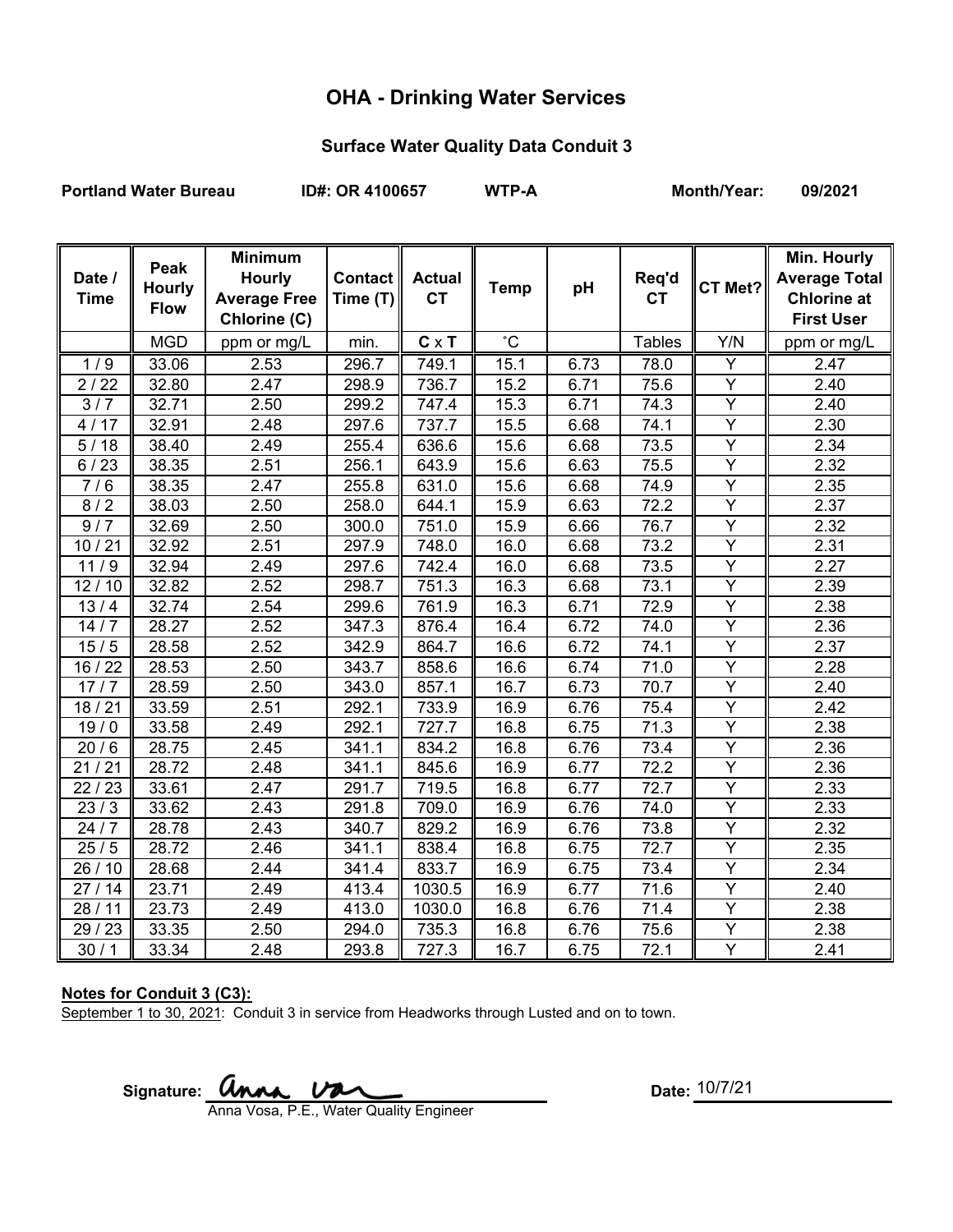## **OHA - Drinking Water Services**

# **Surface Water Quality Data Conduit 4**

Portland Water Bureau **ID#: OR 4100657** WTP-A Month/Year: 09/2021

| Date /<br><b>Time</b> | Peak<br><b>Hourly</b><br><b>Flow</b> | <b>Minimum</b><br><b>Hourly</b><br><b>Average Free</b><br>Chlorine (C) | <b>Contact</b><br>Time (T) | <b>Actual</b><br><b>CT</b> | <b>Temp</b>     | pH   | Req'd<br><b>CT</b> | CT Met?                 | Min. Hourly<br><b>Average Total</b><br><b>Chlorine at</b><br><b>First User</b> |
|-----------------------|--------------------------------------|------------------------------------------------------------------------|----------------------------|----------------------------|-----------------|------|--------------------|-------------------------|--------------------------------------------------------------------------------|
|                       | <b>MGD</b>                           | ppm or mg/L                                                            | min.                       | $C \times T$               | $\rm ^{\circ}C$ |      | <b>Tables</b>      | Y/N                     | ppm or mg/L                                                                    |
| $\overline{1/0}$      | 58.29                                | 2.48                                                                   | $\overline{2}17.7$         | 540.5                      | 15.1            | 6.66 | 73.5               | $\overline{\mathsf{Y}}$ | 2.41                                                                           |
| 2/7                   | 51.71                                | 2.44                                                                   | 245.2                      | 599.3                      | 15.2            | 6.67 | 75.5               | Y                       | 2.35                                                                           |
| 3/7                   | 47.03                                | 2.52                                                                   | 270.4                      | 681.4                      | 15.3            | 6.68 | 76.7               | Y                       | 2.40                                                                           |
| 4/16                  | 52.13                                | 2.50                                                                   | 243.4                      | 607.8                      | 15.5            | 6.70 | 74.2               | $\overline{Y}$          | 2.39                                                                           |
| 5/2                   | 51.88                                | 2.46                                                                   | 244.1                      | 599.8                      | 15.6            | 6.69 | 75.6               | Y                       | 2.34                                                                           |
| 6/22                  | 51.80                                | 2.48                                                                   | 245.3                      | 607.9                      | 15.6            | 6.67 | 74.0               | Y                       | 2.40                                                                           |
| 7/6                   | 51.95                                | 2.47                                                                   | 244.6                      | 604.1                      | 15.6            | 6.70 | 75.3               | Y                       | 2.32                                                                           |
| 8/7                   | 51.79                                | 2.50                                                                   | 245.7                      | 613.7                      | 15.9            | 6.66 | 73.0               | $\overline{Y}$          | 2.36                                                                           |
| 9/1                   | 51.35                                | 2.51                                                                   | 247.7                      | 621.8                      | 15.9            | 6.66 | 76.6               | Υ                       | 2.40                                                                           |
| 10/22                 | 51.67                                | 2.52                                                                   | 245.9                      | 618.9                      | 16.0            | 6.72 | 74.0               | $\overline{Y}$          | 2.43                                                                           |
| 11/5                  | 51.82                                | 2.51                                                                   | 245.2                      | 614.3                      | 16.0            | 6.71 | 78.2               | Υ                       | 2.38                                                                           |
| 12/10                 | 51.57                                | 2.48                                                                   | 246.5                      | 610.8                      | 16.3            | 6.71 | 71.1               | $\overline{Y}$          | 2.32                                                                           |
| 13/4                  | 51.45                                | 2.53                                                                   | 247.2                      | 625.4                      | 16.3            | 6.73 | 74.0               | Y                       | 2.37                                                                           |
| 14/7                  | 51.17                                | 2.56                                                                   | 248.0                      | 634.3                      | 16.4            | 6.75 | 73.7               | $\overline{Y}$          | 2.37                                                                           |
| 15/0                  | 50.93                                | 2.55                                                                   | 249.0                      | 633.9                      | 16.6            | 6.76 | 74.5               | Υ                       | 2.35                                                                           |
| 16/7                  | 45.38                                | 2.52                                                                   | 280.6                      | 706.6                      | 16.6            | 6.78 | 75.9               | $\overline{Y}$          | 2.35                                                                           |
| 17/4                  | 40.97                                | 2.51                                                                   | 310.7                      | 780.1                      | 16.7            | 6.78 | 76.2               | $\overline{Y}$          | 2.38                                                                           |
| 18/21                 | 41.11                                | 2.50                                                                   | 309.7                      | 773.3                      | 16.9            | 6.80 | 72.1               | Υ                       | 2.33                                                                           |
| $\frac{1}{19}$ / 0    | 41.02                                | 2.50                                                                   | 310.1                      | 776.0                      | 16.8            | 6.79 | 76.8               | $\overline{Y}$          | 2.33                                                                           |
| 20/0                  | 40.68                                | 2.49                                                                   | 312.2                      | 775.9                      | 16.8            | 6.79 | 72.3               | Y                       | 2.30                                                                           |
| 21/17                 | 40.41                                | 2.41                                                                   | 314.6                      | 757.0                      | 16.9            | 6.79 | 75.6               | $\overline{Y}$          | 2.29                                                                           |
| 22/23                 | 40.50                                | 2.46                                                                   | 314.2                      | 774.5                      | 16.8            | 6.78 | 73.1               | Y                       | 2.37                                                                           |
| 23 / 22               | 40.70                                | 2.48                                                                   | 312.9                      | 774.5                      | 16.9            | 6.78 | 72.6               | $\overline{Y}$          | 2.39                                                                           |
| 24/2                  | 40.63                                | 2.51                                                                   | 313.2                      | 786.1                      | 16.9            | 6.78 | 76.1               | $\overline{Y}$          | 2.41                                                                           |
| 25/9                  | 40.58                                | 2.47                                                                   | 313.6                      | 775.4                      | 16.8            | 6.78 | 72.7               | $\overline{Y}$          | 2.36                                                                           |
| 26/7                  | 40.63                                | 2.51                                                                   | 313.7                      | 786.8                      | 16.9            | 6.78 | 76.1               | Y                       | 2.38                                                                           |
| 27/6                  | 40.58                                | 2.52                                                                   | 313.7                      | 791.8                      | 16.9            | 6.78 | 75.8               | Y                       | 2.37                                                                           |
| 28/11                 | 40.69                                | 2.46                                                                   | 313.0                      | 771.0                      | 16.8            | 6.79 | 73.2               | Y                       | 2.30                                                                           |
| 29/8                  | 35.45                                | 2.44                                                                   | 278.3                      | 680.2                      | 16.8            | 6.79 | 74.0               | Y                       | 2.06                                                                           |
| 30/12                 | 27.54                                | 2.44                                                                   | 306.0                      | 745.8                      | 16.7            | 6.77 | 73.8               | $\overline{Y}$          | 2.22                                                                           |

#### **Notes for Conduit 4 (C4):**

September 1 to 29, 2021: Conduit 4 in service from Headworks through Lusted and on to town.

September 29 to 30, 2021: Conduit 4 in service from Hudsons Intertie through Lusted and on to town; Conduit 4 feeding Conduit 2 at Hudsons Intertie.

Signature: *anna* van

Anna Vosa, P.E., Water Quality Engineer